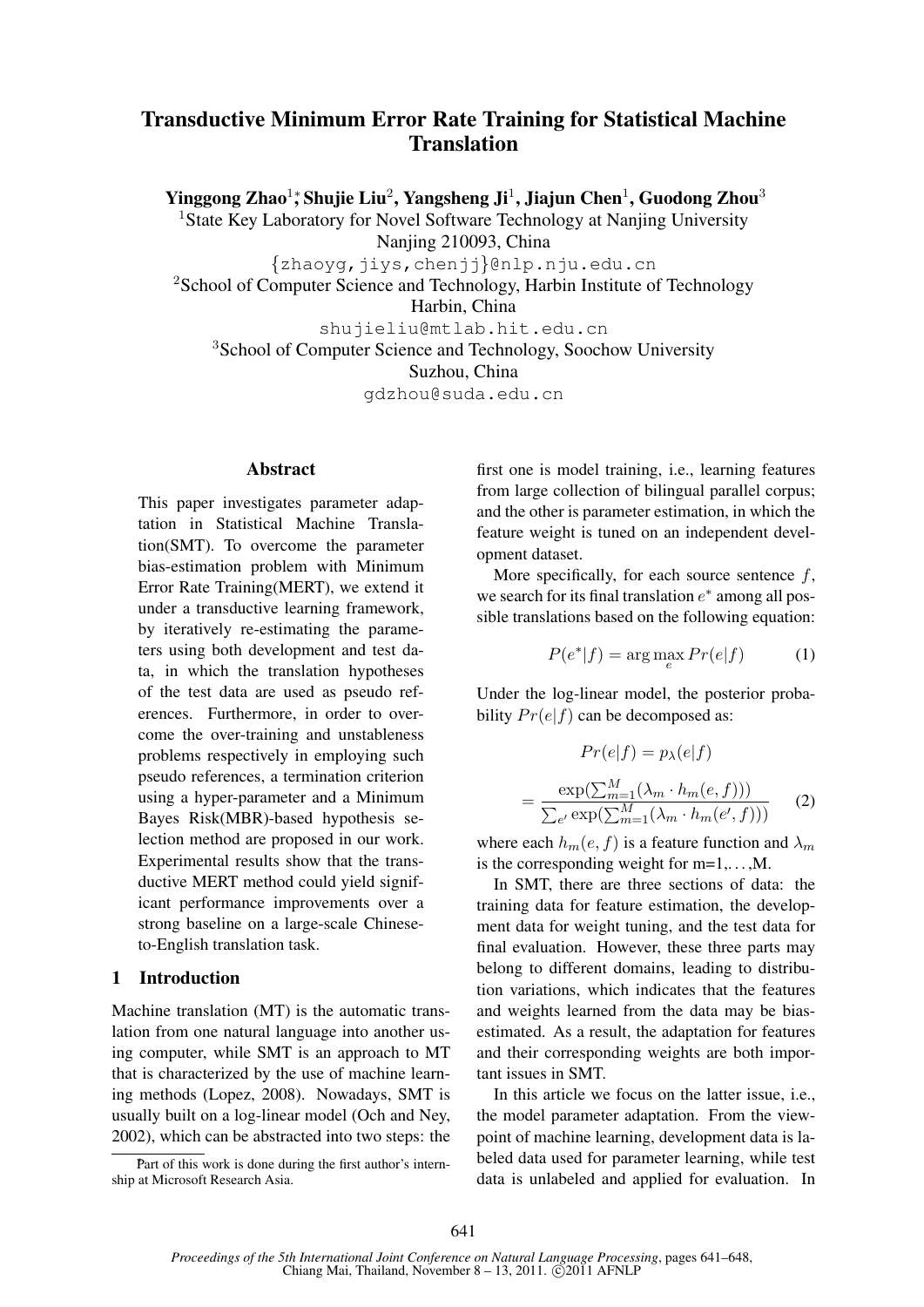the previous works of transductive learning(Liu et al., 2010; Chan and Ng, 2007), the unlabeled data can be used to improve the model training so as to tackle the bias-estimation problem. Under such framework, the weight learned on both development and test dataset, in which the test dataset is constructed using n-best translations as pseudo references, moves towards the test data with regularization of development data, which alleviates the overtraining in normal MERT and matches the test data better.

The remainder of this paper is structured as follows: Related works on model adaptation in SMT are presented in Section 2, and our transductive MERT is proposed in Section 3. Experimental results are shown in Section 4, followed by conclusions and future work in the last section.

### 2 Related Work

Model adaptation in SMT has attracted increasing attentions in recent years. As mentioned in the previous section, corresponding to the two steps in SMT pipeline, there are two directions for adaptations.

The first one is feature adaptation, which tries to build model (translation model & language model) that could fit the development or test dataset better. This direction includes data selection (Lü et al., 2007; Hildebrand et al., 2005) and data weighting (Foster and Kuhn, 2007; Matsoukas et al., 2009). However, efficiency is the main obstacle for these methods (esp. data selection approach) since model building is time consuming.

The second direction is model parameter adaptation, which includes the transductive MERT method we propose in this article. Nevertheless, little attention has been paid to this direction to date. Mohit et al (2009) tried to build a classifier to predict whether or not a phrase is difficult. The language model weight is then adapted for each phrase segment based on this difficulty. In Li et al (2010), a related subset of development dataset is extracted for given test dataset. The test dataset is then translated under weight learned on this subset. Besides, Sanchis-Trilles and Casacuberta (2010) propose Bayesian adaptation for weight optimization based on a small amount of labeled test data, which is not necessary in our work.

The most similar previous work with ours is Ueffing et al (2007), who also propose a transductive learning framework for SMT. However, our

method is different from their in the following three aspects:

Firstly, our method focuses on model parameter adaptation, while Ueffing et al (2007) pays attention to feature adaptation. In their work, the training model is rebuilt by combining original training data with n-best translation outputs of development and test data, in order to overcome the data sparseness problem. In contrast, we try to solve the parameter bias-estimated problem using the information of both development and test data.

Secondly, the parameter adaptation problem is more complicated in SMT, since overtraining is serious due to the limited size of development data. In this work, we use hyper-parameter to indicate the overtraining in the estimation step.

Finally, our method is more efficient than adaptation on the translation & language model. In Ueffing et al.(2007), training model building is necessary for each round, which is time consuming. By comparison, the running time is much shorter for our method, since no model building is required, although it is still longer than simple onepass translation under baseline.

# 3 Transductive MERT for Machine **Translation**

### 3.1 Minimum Error Rate Training

In SMT, given a development dataset containing source sentences  $F_1^S$  with corresponding reference translations  $R_1^S$ , the purpose of MERT (Och, 2003) is to find a set of parameters  $\lambda_1^M$  which optimizes an automated evaluation metric (e.g., BLEU) under a log-linear model:

$$
\hat{\lambda}_1^M = \arg\min_{\lambda_1^M} \sum_{s=1}^S (Err(R_s, \hat{E}(F_s; \lambda_1^M))) \quad (3)
$$

in which the number of errors in sentence  $E$  is obtained by comparing it with a reference sentence R using function  $Err(R, E)$  and

$$
\hat{E}(F_s; \lambda_1^M) = \arg \max_{E} \sum_{s=1}^{S} (\lambda_m h_m(E, F_s)) \quad (4)
$$

As shown in Algorithm 1, the decoder translates development dataset under current weight(default weight for first round), and generates N-best translation hypotheses for each sentence. The weight is then updated according to equation 3. This procedure repeats until performance converges.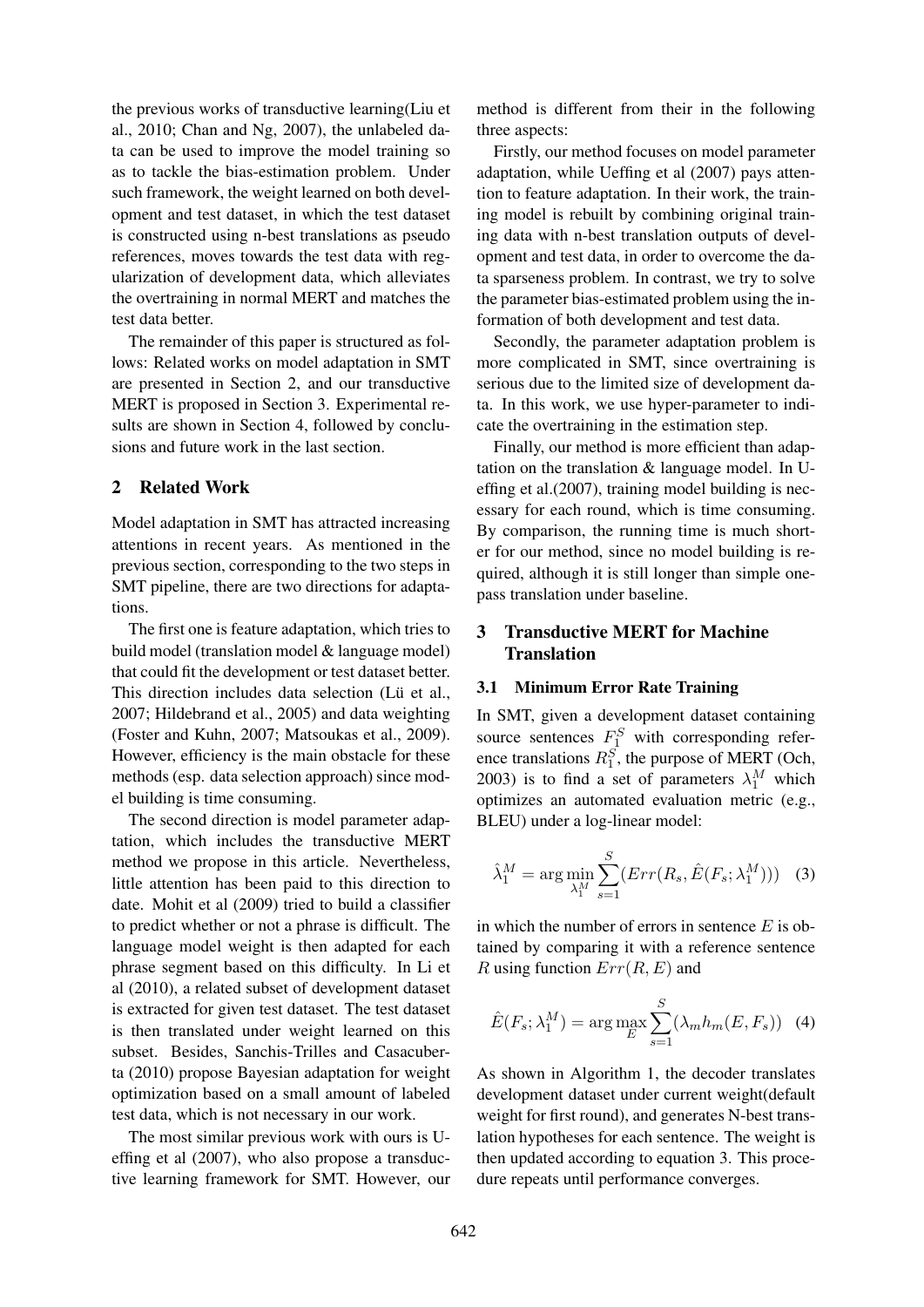#### Algorithm 1 MERT for SMT

**Input:** Development data: $\{F_1^S, R_1^S, C_1^S\}$ Set  $\lambda$ = init-weight and  $C_1^S$ ={} Translate  $F_1^S$  and get N-Best list  $L_1^S$ while  $C_1^S \coloneqq C_1^S \cup L_1^S$  do  $C_1^S = C_1^S \cup L_1^S$ Update  $\lambda$  using translation candidates  $C_1^S$ Translate  $F_1^S$  using  $\lambda$  to generate N-Best list  $L_1^S$ end while

#### 3.2 Transductive MERT

The basic idea of transductive learning is to use predicted labels from unlabeled data to improve learning performance. Based on the this assumption and normal MERT method, our transductive MERT (T-MERT) works as follows: Firstly, the feature weight is estimated on the development data with references. Test dataset is then translated using current weight. For each source sentence of test data, its 4-best translations are used as pseudo references. The feature weight is further re-estimated based on both the development dataset and the test dataset with pseudo references. Meanwhile, the pseudo references of test dataset are replaced in each round, while the development dataset is fixed throughout the procedure. The whole process runs M rounds so that we could get M different results, which are used in the hypothesis selection step (discussed in section 3.4).

As shown in Algorithm 2, the T-MERT algorithm could be divided into two loops: in the outer loop (outer-translation step), the test dataset is translated under current weight and new pseudo labeled test dataset is constructed; while in inner loop (inner-MERT step), the parameter weight is learned from the combined dataset. Meanwhile, there still remains two problems in algorithm 2: when the loop will terminate in inner-MERT step, and how we can select final hypothesis from the multiple results for test data  $T$ . These two issues will be discussed respectively in following parts of this section.

#### 3.3 Stop Criterion

In MERT, the loop terminates until the performance converges. While in T-MERT, the weight would be overtrained to the pseudo references of the test data, which could not guarantee that the translations obtained in each iteration are good eAlgorithm 2 Transductive MERT for SMT **Input:** Development data  $\{D_1^S, R_1^S, C_1^S\}$ , Test data  $\{T_1^W\}$ , total round M Let  $L = \{D_1^S, R_1^S, C_1^S\}$  and  $U = \{T_1^W\}$ Do MERT based on L and get weight  $\lambda$ Let  $C_1^S = \{\}$ Translate U under  $\lambda$  and get N-Best list  $N_1^W$ for  $i = 1$  to  $M$  do Select 4-best translations to build  $\tilde{U}_1^W$  from  $N_1^W$ Let  $L = \{ \{D_1^S, R_1^S, C_1^S\} \cup \{T_1^W, \tilde{U}_1^W, \}$  $N_{1}^{W}\}\}$ Set  $\lambda$ = init-weight repeat Translation  $L$  and get N-Best translations  $LB_1^{S+W}$ Let  $L = L \cup LB_1^{S+W}$ Update  $\lambda$  on  $L$ until Certain condition satisfies(Section 3.3) Translate U under  $\lambda$  and get N-Best list  $N_1^W$ , in which we select 1-best translation as  $T_i$ end for Select final translation(Section 3.4) from collections  $T_i$  (i=1, ..., M)

nough. Here we introduce a hyper-parameter  $H$  to indicate the overtraining. In each inner round i, let  $SD<sub>i</sub>$  stands for the BLEU score of development data  $D$ ,  $SpT_i$  represents the BLEU score of test data T under pseudo references and  $SDpT_i$  indicates the BLEU score of combined dataset  $L$ , then we define the hyper-parameter  $H_i$  as follows:

$$
H_i = \frac{SD_i}{SD_{i-1}} \cdot exp \frac{SpT_i}{SpT_{i-1}} \cdot exp \frac{SDpT_i}{SDpT_{i-1}} \quad (5)
$$

Here,  $H_i$  represents the relative improvement between the performance of inner round i and that of the previous round. A smaller  $H_i$  value indicates the inner-MERT turns to be converged on combined dataset L, showing that the weight would be overtrained. Due to the fact that the test dataset owns no references, we cannot attain its BLEU score in each round. As an alternative, we could only obtain  $SD_i$ ,  $SpT_i$  and  $SDpT_i$ , as shown in above equation. In optimization step of normal MERT, what we need to do is to update the parameter to maximize the score on development data. While here we encounter the overtraining, we use ratio of scores to indicate the training. Instead of maximizing the score, we want to optimize the relative improvement of the system performance. In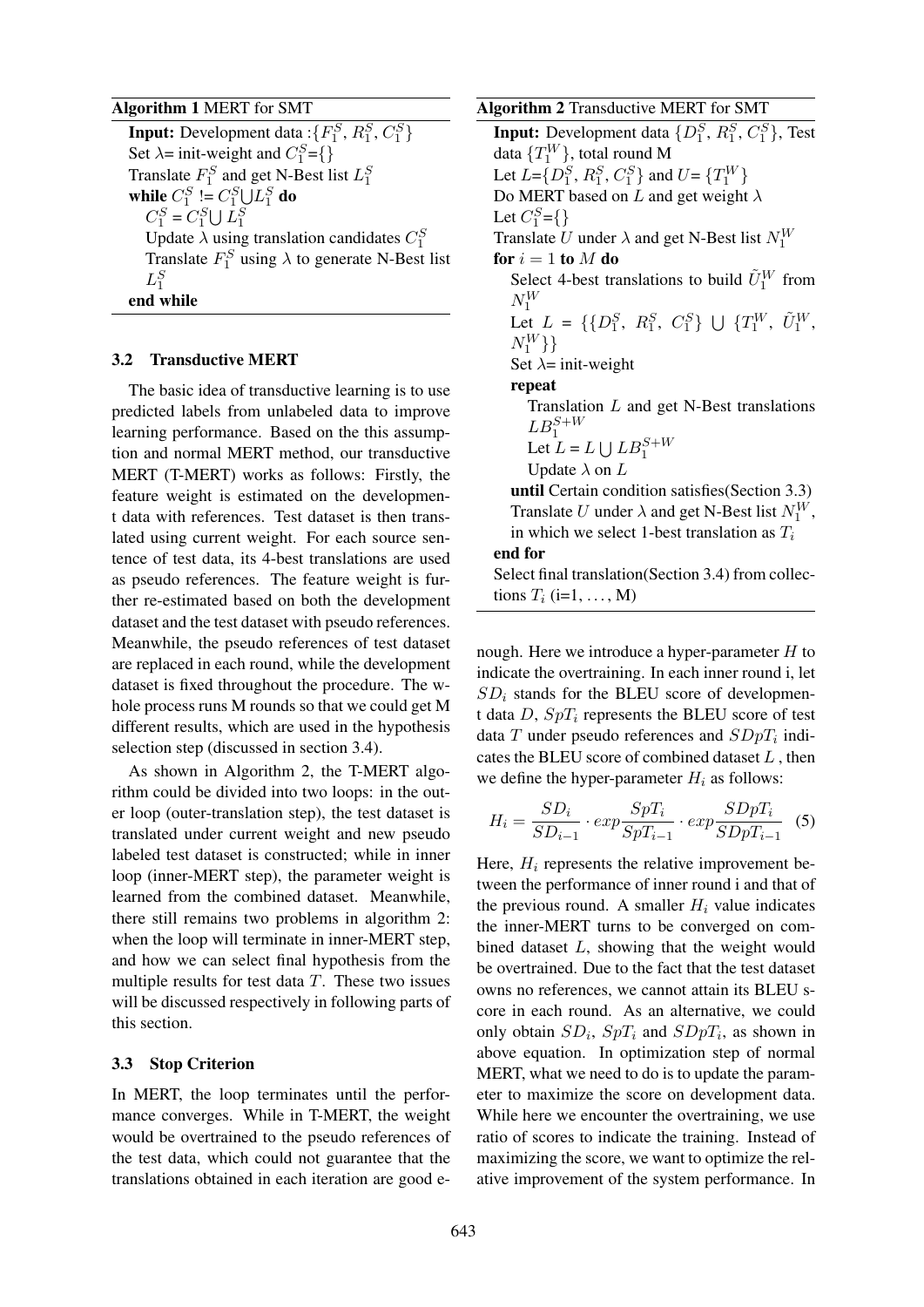T-MERT, we observe that the performance is always the best when the inner-MERT terminates as  $H_i$  reaches peak<sup>1</sup>.

## 3.4 Hypothesis Selection with Minimum Bayes Risk(MBR)

From T-MERT algorithm, we can get M different results from M outer-translation rounds. Due to intrinsic property and the randomness in MERT, the results from outer-translation step of T-MERT are not quite stable, making the hypotheses selection a necessity.

According to (Ehling et al., 2007), for each source sentence with N different translations, we could select the final translation based on the following Minimum Bayes Risk principal:

$$
\hat{e} = \arg\min_{e} \{ \sum_{e'} (Pr(e'|f) \cdot (1 - BLEU(e', e))) \}
$$
\n(6)

Here  $Pr(e'|f)$  denotes the posterior probability for translation  $e'$  and  $BLEU(e', e)$  represents the sentence-level BLEU score for  $e'$  using  $e$  as reference.

However, since the translation hypotheses are generated under different groups of weights, the corresponding posterior probability is no longer comparable. Here we simplify this problem under the assumption that all available translations are generated equally. Then equation 6 could be converted into:

$$
\hat{e} = \arg\min_{e} \{ \sum_{e'} (1 - BLEU(e', e)) \} \tag{7}
$$

Based on equation 7, we can select the hypothesis from the collections of translations efficiently. And the primary purpose of using MBR selection in this work is to stabilize the translation performance, as we select final result using only sentence-level BLEU scores between different hypotheses.

### 4 Experimental Results

#### 4.1 Experimental Setup

In the experiments, we re-implement a hierarchical phrase-based decoder based on (Chiang, 2005). The word alignment is trained by GIZA++ under an intersect-diag-grow heuristics refinement. The plain phrases are extracted from all bilingual training data available from LDC, including LDC2002E18, LDC2003E07, LDC2003E14, Table 1: Statistics on development and test data sets.

| <b>DATA SET</b>  | #SENTENCE | #WORD  |
|------------------|-----------|--------|
| MT03             | 919       | 36,021 |
| <b>MT05</b>      | 1,082     | 43.765 |
| MT <sub>06</sub> | 1,664     | 38,209 |
| <b>MT08</b>      | 1.357     | 33,042 |

LDC2004E12, LDC2004T08, LDC2005E83, LD-C2005T06, LDC2005T10, LDC2006E26, LD-C2006E34, LDC2006E85, LDC2006E92, and LDC2007T09, which consists in total of about 8.5M sentence pairs while hierarchical rules are only extracted from selected data sets, including LDC2003E14, LDC2003E07, LDC2005T10, LDC2006E34, LDC2006E85, and LDC2006E92, which contain about 467K sentence pairs. We build the 5-gram language model on the English section of all bilingual training data together with the Xinhua portion of the English Gigaword corpus.

The development and test dataset pairs are selected from NIST2003 (MT03), NIST2005 (MT05), NIST2006 (MT06) and NIST2008 (MT08). The data statistics are shown in Table 1. In the experiments, all translation results are measured in case-insensitive BLEU scores (Papineni et al., 2002).

#### 4.2 Results under Transductive MERT

Figure 1 and Figure 2 show the hyper-parameter  $H(iter_{number})$  for each iteration in the 10-round inner-MERT step. In both figures, MT03 is development dataset while MT05 & MT08 are test datasets. We find that the hyper-parameter  $H$  always reaches the peak at the 2nd iteration, showing fast convergence during parameter estimation on the combination of development data and pseudo labeled test data. Similar phenomenon could also be observed on other dataset pairs.

Here, the reason might be that the pseudo translate references for the test data are generated with the current SMT model and its parameters. So the newly generated translation references on the test data are intuitively similar to translations obtained using the current model parameters. When we re-estimate the parameters on the combined dataset starting from the initial parameters, the learning procedure can quickly fit the newly generated data. While parameter estimation step continues iteratively, the learning algorithm may fa-

<sup>&</sup>lt;sup>1</sup>And we find that in experiments, hyper-parameter  $H_i$  of the second round is always maximal.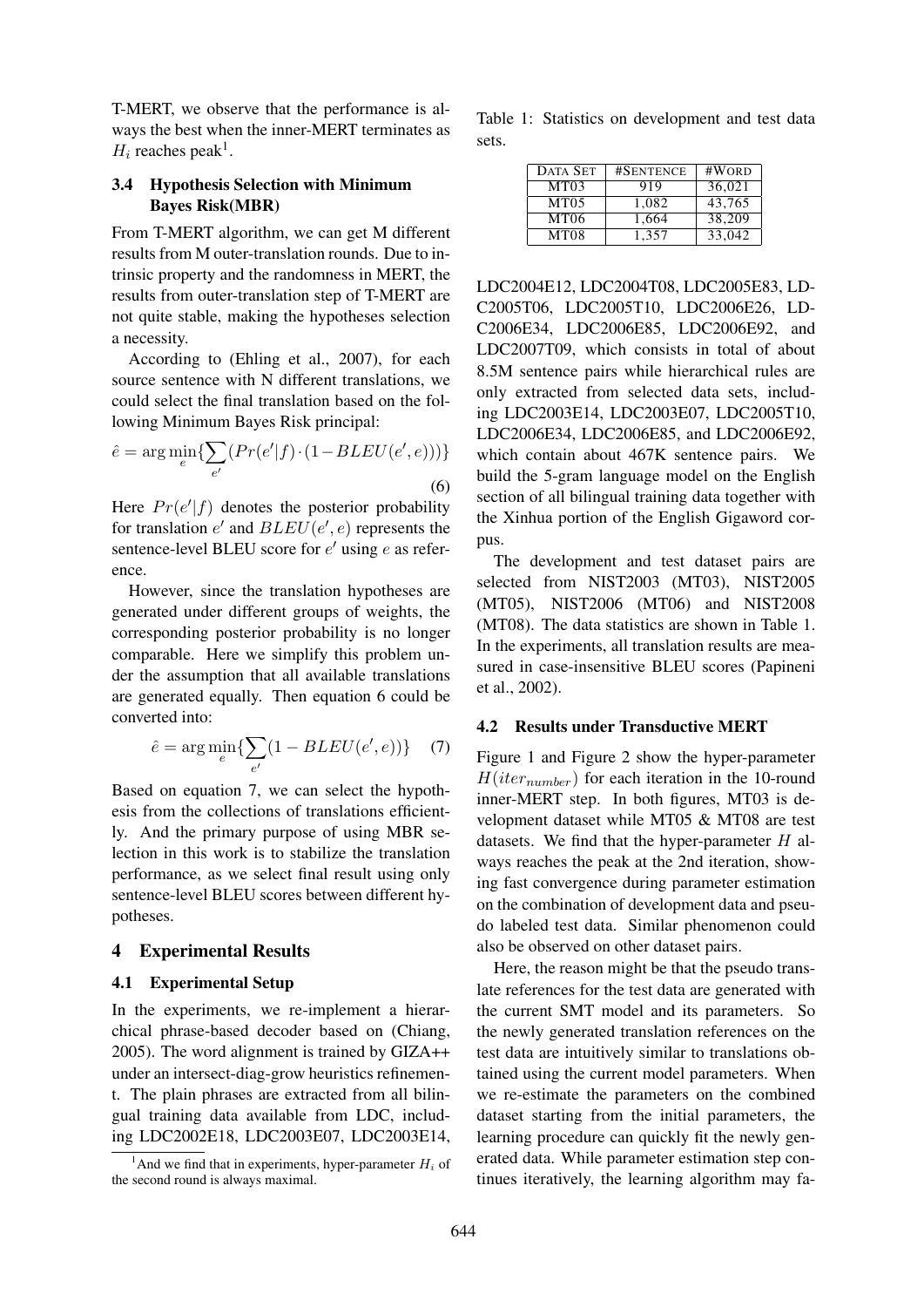vor those incorrectly generated translation references, which makes the overtraining more serious and hurts the final performance. By applying the hyper-parameter as the stop metric, we could control the learning procedure to avoid the overtraining.

We can also review the roles that the development and test datasets play in the procedure of avoiding over-training. The reason for that we transductively generate translations as pseudo references for test data is that we expect the estimation procedure biases towards the test data when incorporated in the learning procedure. Meanwhile, the development data also plays an important role in the learning process. Because development data owns true references, it acts as a regularization term to ensure that the feature weight will not excessively biased toward the test data with generated pseudo references in the learning procedure.



Figure 1: Hyper-parameter of 10 inner-MERT loops under 5 outer-translation rounds(OutRoundi) in T-MERT algorithm(without MBR), MT03:Dev and MT05:Test.

Based on the above discussion, we also compare results under different rounds for inner-MERT to verify the role of the hyper-parameter. As shown in figure 3(MT03 development and MT05 test) and figure 4(MT03 development and MT08 test), the results under T-MERT with 2-rounds inner-MERT are always best among different rounds, which is close to the baseline in figure 3 and much better in figure 4. Here the baseline for the test dataset is translated under weight learned from normal MERT on the development data, and remains constant for the following parts. For both



Figure 2: Hyper-parameter of 10 inner-MERT loops under 5 outer-translation rounds in T-MERT algorithm(without MBR), MT03:Dev and MT08:Test.

figures, we observe that 1-round inner-MERT is not sufficient to learn the weight well, while inner-MERT using more than 2 rounds leads to significant overtraining, which is consistent with the results obtained from the hyper-parameter.



Figure 3: Results under T-MERT algorithm(without MBR) with fixed inner-MERT loops from 1 to 4, 20 outer-translation rounds, and baseline. MT03:Dev and MT05:Test.

Although the score of T-MERT under 2-round inner-MERT is comparable to or even better than baseline, the performance is still unstable, changing drastically for different rounds of outer-translation step (over 4 BLEU points for MT03:Dev and MT05:Test, and even larger for MT03:Dev and MT08:Test). We use the MBR s-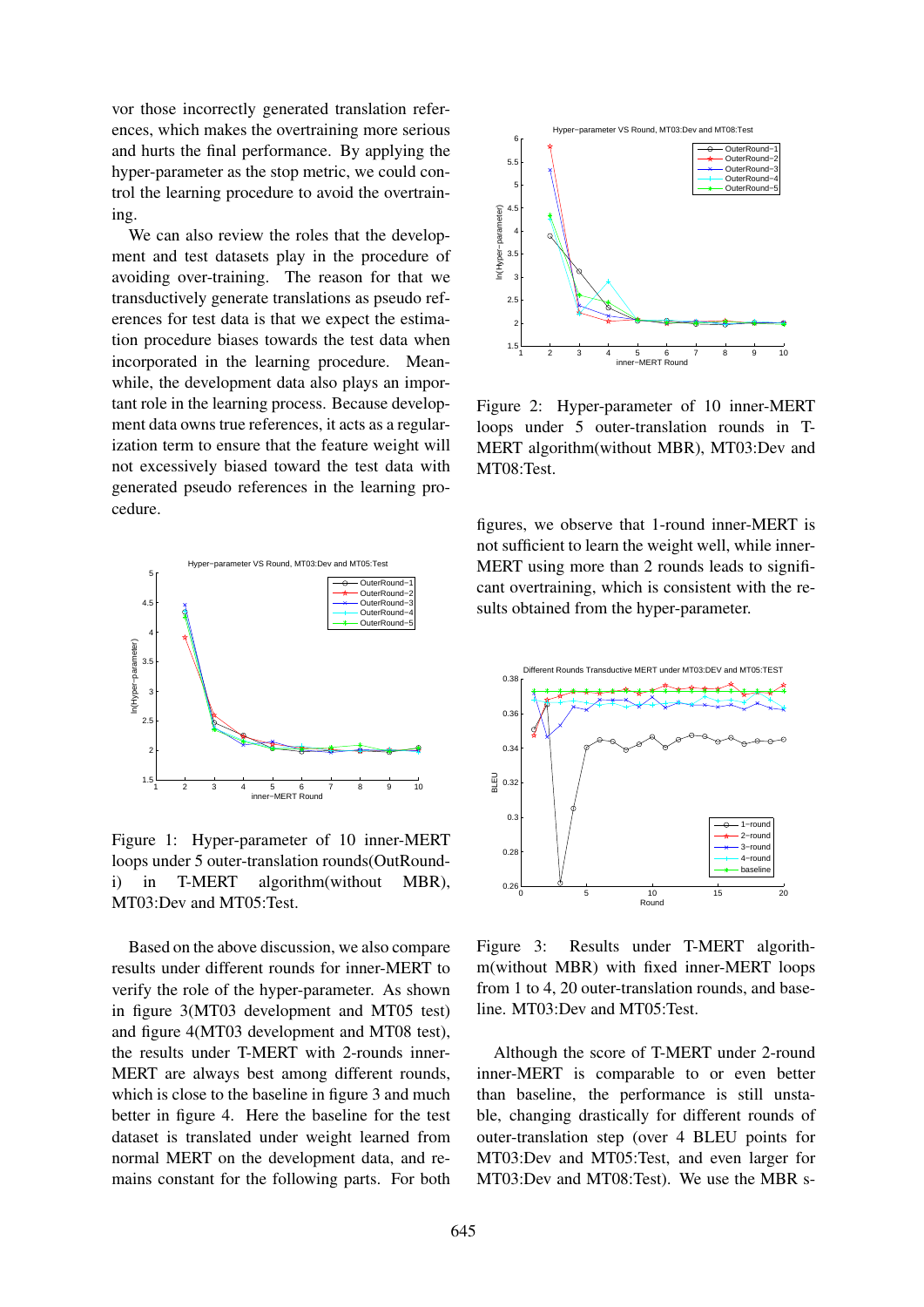

Figure 4: Results under T-MERT algorithm(without MBR) with fixed inner-MERT loops from 1 to 4, 20 outer-translation rounds, and baseline. MT03:Dev and MT08:Test.

election proposed in section 3.4 to choose a suitable hypothesis, and the corresponding results are shown in figure 5 and figure 6. It could be found that as the number of outer-translation rounds increases, the algorithm generates more groups of translation outputs, from which the performance under MBR selection turns to be more and more stable.



Figure 5: Result of baseline,T-MERT under 2 inner-MERT rounds without and with MBR selection. MT03:DEV and MT05:Test.

The above parts discuss two solutions for the problems we encounter in the transductive MERT, i.e., the inner-MERT stop criterion and MBR selection. We further evaluate our method (under 2 round inner-MERT and MBR selection) on all



Figure 6: Result of baseline,T-MERT under 2 inner rounds without and with MBR selection. MT03:DEV and MT08:Test.

dataset pairs, which is any pair of MT03, MT05, MT06 and MT08. The final results are shown in table 2, from which we observe that for the dataset pair MT03 and MT05 the result under T-MERT is close to baseline, while for the pair MT03 and MT08, the improvement is significant in both directions. The result is similar with the observation on these evaluation datasets, i.e., MT03 and MT05 are under similar distribution, while MT03 and MT08 are quite different. Generally speaking, MT03 and MT05 are both composed of only news data, while MT06 and MT08 are consisted of news and web-blog data. As we know, the news data is significantly different from the web-blog data. We can find that our method could achieve significant improvement on 9 of total 12 dataset pairs, indicating that the distribution variation between dataset pairs is quite a common phenomenon. For datasets under similar distribution, the baseline performance is close to oracle, which means that potential space for improvement under the adaptation is limited; while for datasets that are quite different, there is much room for further increase in performance, since the baseline weight estimated on development is seriously biased for the test.

Besides, we try one extra comparison, i.e., using same dataset for both development and test under T-MERT. The result is also shown in table 2. We find that for MT03 and MT05, the result under T-MERT is close to baseline (a little higher), while for MT06 and MT08, the result is fairly lower. The reason that the adapted result on MT03 is slightly higher than baseline is that the result in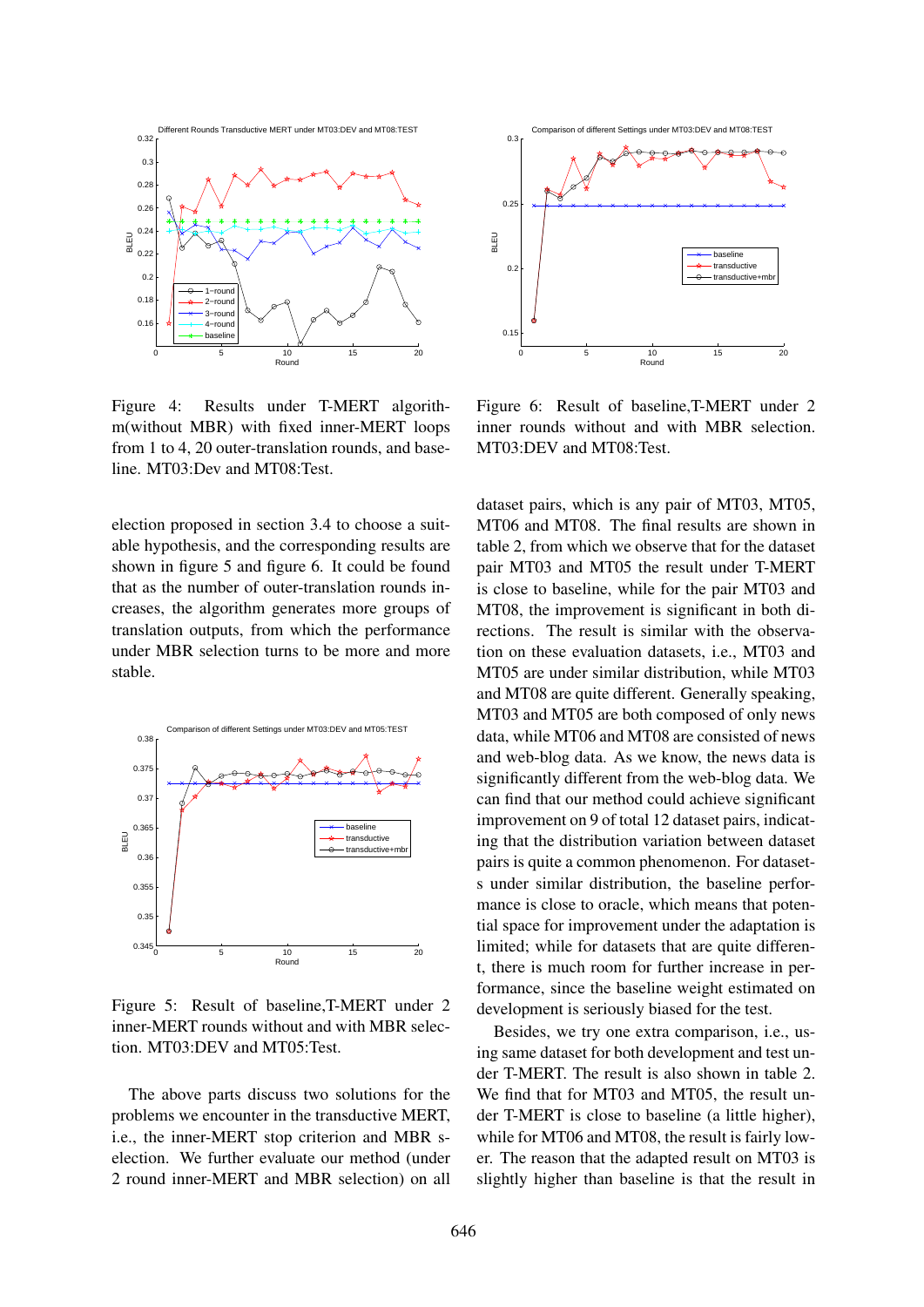Table 2: Results of baseline and T-MERT under MBR Selections for different dataset pairs. Here symbol ↑ shows that the improvement is significant, ↓ indicates decrease is significant, and | means no significant changes

| <b>DEV</b>  | MT <sub>0</sub> 3 |                                            | MT <sub>05</sub> |                                            | MT06            |                                            | MT08            |                                            |
|-------------|-------------------|--------------------------------------------|------------------|--------------------------------------------|-----------------|--------------------------------------------|-----------------|--------------------------------------------|
| <b>TEST</b> | <b>BASELINE</b>   | <b>T-MERT</b>                              | <b>BASELINE</b>  | T-MERT                                     | <b>BASELINE</b> | T-MERT                                     | <b>BASELINE</b> | T-MERT                                     |
| MT03        | 0.3914            | 0.3933()                                   | 0.3861           | 0.3908()                                   | 0.3731          | $0.3830($ <sup><math>\dagger)</math></sup> | 0.3586          | $0.3704($ <sup><math>\dagger)</math></sup> |
| MT05        | 0.3733            | 0.3739()                                   | 0.3687           | 0.3724()                                   | 0.3592          | $0.3700($ <sup><math>\dagger)</math></sup> | 0.3414          | $0.3576($ <sup><math>\dagger)</math></sup> |
| MT06        | 0.3358            | $0.3582($ <sup><math>\dagger)</math></sup> | 0.3344           | $0.3569($ <sup><math>\dagger)</math></sup> | 0.3636          | $0.3579(\downarrow)$                       | 0.3504          | $0.3653($ <sup><math>\dagger)</math></sup> |
| MT08        | 0.2486            | $0.2892($ <sup><math>\dagger)</math></sup> | 0.2543           | $0.2755($ <sup><math>\dagger)</math></sup> | 0.2774          | 0.2768()                                   | 0.2929          | $0.2809(\downarrow)$                       |

each round is close to baseline, making it possible for the selection performance to be slightly higher than baseline, while for others the result in each round is lower than baseline. However, we do not hope that our method could be significantly better than baseline in this case, as baseline performance is also the oracle performance for the test dataset. We assume that we know the development and the test datasets are distinct in advance before applying the T-MERT algorithm.

# 5 Conclusion and Future Work

In this paper, we investigate the parameter adaptation issue in SMT. In particular, a transductive MERT algorithm is proposed to better explore both development and test datasets. Besides, a hyper-parameter is proposed to control the overtraining problem in the parameter estimation step and a Minimum Bayes Risk (MBR)-based hypothesis selection method is adopted to stabilize the final performance. Compared with a state-of-the-art baseline, our method achieves significant and sustainable improvement.

In future, we plan to incorporate better hypothesis selection algorithms to choose high quality sentences from the test dataset, since sentences with bad translations would bring side effect during the learning procedure. Besides, we plan to further investigate the mechanism of transductive MERT in boosting the performance of SMT.

### Acknowledgments

We thank Ning Xi and Shujian Huang for their meaningful suggestions. We would also like to thank the anonymous reviewers for their helpful comments. This work is supported by the National Natural Science Foundation of China (No.61003112) and the National Fundamental Research Program of China (2010CB327903)

# References

- Yee S. Chan and Hwee T. Ng. 2007. Domain adaptation with active learning forword sense disambiguation. In *In Proceedings of the 45th Annual Meeting of the Association of Computational Linguistics*, pp. 49–56, Prague, Czech Republic, 2007.
- David Chiang. 2005. A hierarchical phrase-based model for statistical machine translation. In *In Proceedings of the 2010 Conference on Empirical Methods in Natural Language Processing*, pp. 263–270, Ann Arbor, 2005.
- Nicola Ehling, Richard Zens and Hermann Ney. 2007. Minimum bayes risk decoding for bleu. In *In Proceedings of the ACL 2007 Demo and Poster Sessions*, pp. 101–104, Prague, 2007.
- George Foster and Roland Kuhn. 2007. Mixturemodel adaptation for smt. In *In Proceedings of the Second ACL Workshop on Statistical Machine Translation*, Prague, Czech Republic, 2007.
- Almut Silja Hildebrand, Matthias Eck, Stephan Vogel and Alex Waibel. 2005. Adaptation of the translation model for statistical machine translation based on information retrieval. In *In Proceedings of EAMT*, Budapest, Hungary, 2005.
- Philipp Koehn. 2004. Statistical significance tests for machine translation evaluation. In *In Proc. of the Conference on Empirical Methods in Natural Language Processing*, pp. 160–167, 2004.
- Mu Li, Yinggong Zhao, Dongdong Zhang and Ming Zhou. 2010. Adaptive development data selection for log-linear model in statistical machine translation. In *In Proceedings of the 23rd International Conference on Computational Linguistics (Coling 2010)*, pp. 662–670, Beijing, 2010.
- Yang Liu, Steve Hanneke and Jaime Carbonell. 2010. A theory of transfer learning with applications to active learning. Technical report, Machine Learning Department, Carnegie Mellon University, New Brunswick, MA, 2010.
- Adam Lopez. 2008. Statistical machine translation. *ACM Computing Surveys*, 40(3), 2008.
- Yajuan Lü, Jin Huang, and Qun Liu. 2007. Improving statistical machine translation performance by